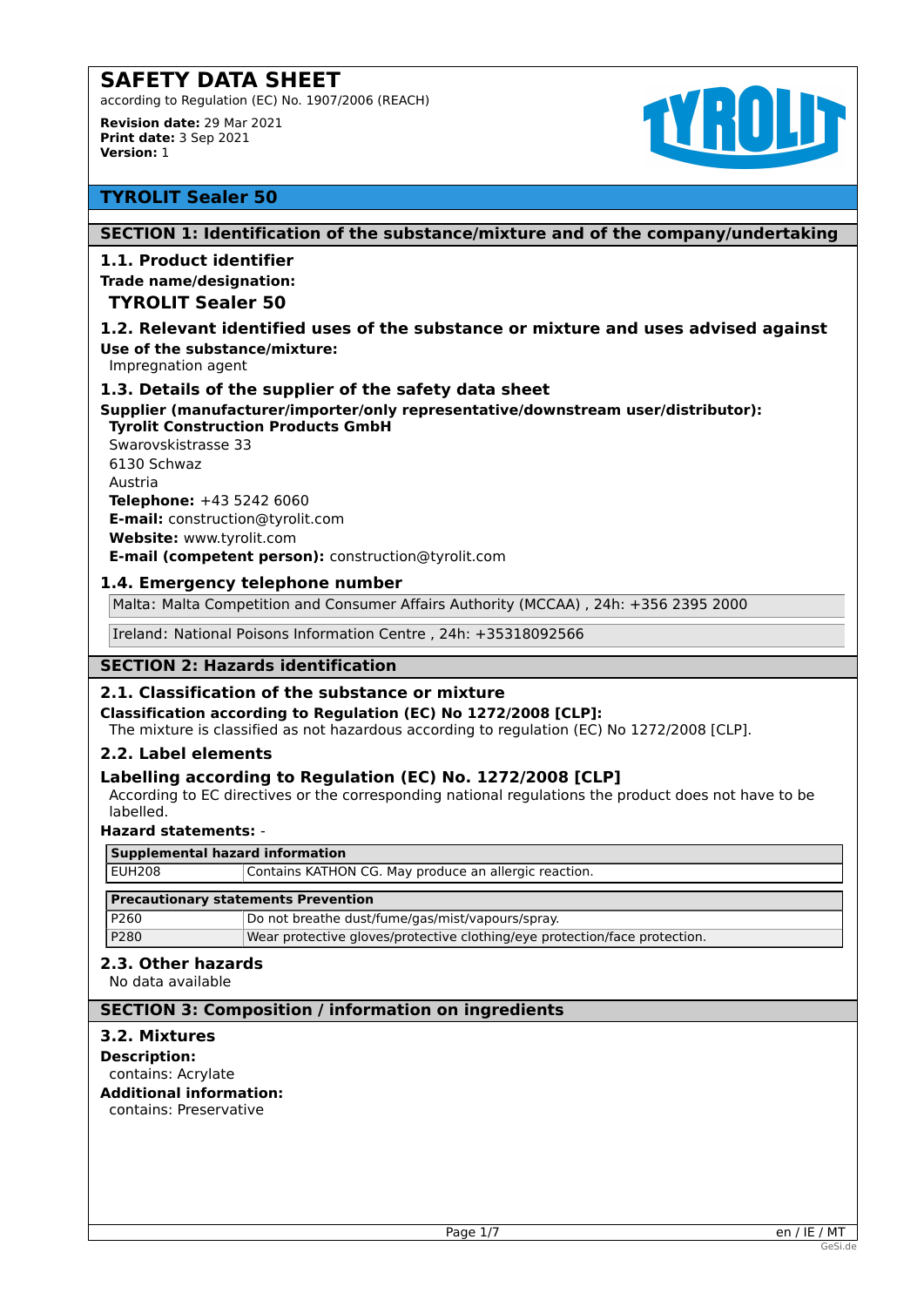according to Regulation (EC) No. 1907/2006 (REACH)

**Revision date:** 29 Mar 2021 **Print date:** 3 Sep 2021 **Version:** 1



# **TYROLIT Sealer 50**

#### **SECTION 4: First aid measures**

#### **4.1. Description of first aid measures**

#### **General information:**

In case of accident or unwellness, seek medical advice immediately (show directions for use or safety data sheet if possible). Remove victim out of the danger area. Remove contaminated, saturated clothing. If unconscious but breathing normally, place in recovery position and seek medical advice. Do not leave affected person unattended.

# **Following inhalation:**

Provide fresh air.

# **In case of skin contact:**

After contact with skin, wash immediately with plenty of water and soap.

#### **After eye contact:**

Rinse cautiously with water for several minutes. Remove contact lenses, if present and easy to do. Continue rinsing. If eye irritation persists: Get medical advice/attention.

#### **Following ingestion:**

Rinse mouth. Let water be drunken in little sips (dilution effect). Get medical advice/attention if you feel unwell.

#### **4.2. Most important symptoms and effects, both acute and delayed** No known symptoms to date.

**4.3. Indication of any immediate medical attention and special treatment needed** Treat symptomatically.

#### **SECTION 5: Firefighting measures**

# **5.1. Extinguishing media**

#### **Suitable extinguishing media:**

The product itself does not burn. Co-ordinate fire-fighting measures to the fire surroundings.

#### **Unsuitable extinguishing media:**

Full water jet

#### **5.2. Special hazards arising from the substance or mixture**

Pyrolysis products, toxic. The product itself does not burn.

#### **Hazardous combustion products:**

Nitrogen oxides (NOx), Carbon dioxide (CO2), Carbon monoxide. In case of fire: Gases/vapours, toxic

#### **5.3. Advice for firefighters**

Wear a self-contained breathing apparatus and chemical protective clothing.

#### **5.4. Additional information**

Dispose of waste according to applicable legislation. Collect contaminated fire extinguishing water separately. Do not allow entering drains or surface water.

# **SECTION 6: Accidental release measures**

#### **6.1. Personal precautions, protective equipment and emergency procedures**

# **6.1.1. For non-emergency personnel**

#### **Personal precautions:**

Special danger of slipping by leaking/spilling product. Provide adequate ventilation. Remove persons to safety. Avoid breathing dust/fume/gas/mist/vapours/spray.

#### **Protective equipment:**

Wear protective gloves/protective clothing/eye protection/face protection.

#### **6.1.2. For emergency responders**

#### **Personal protection equipment:**

Personal protection equipment: see section 8

#### **6.2. Environmental precautions**

Do not allow to enter into surface water or drains.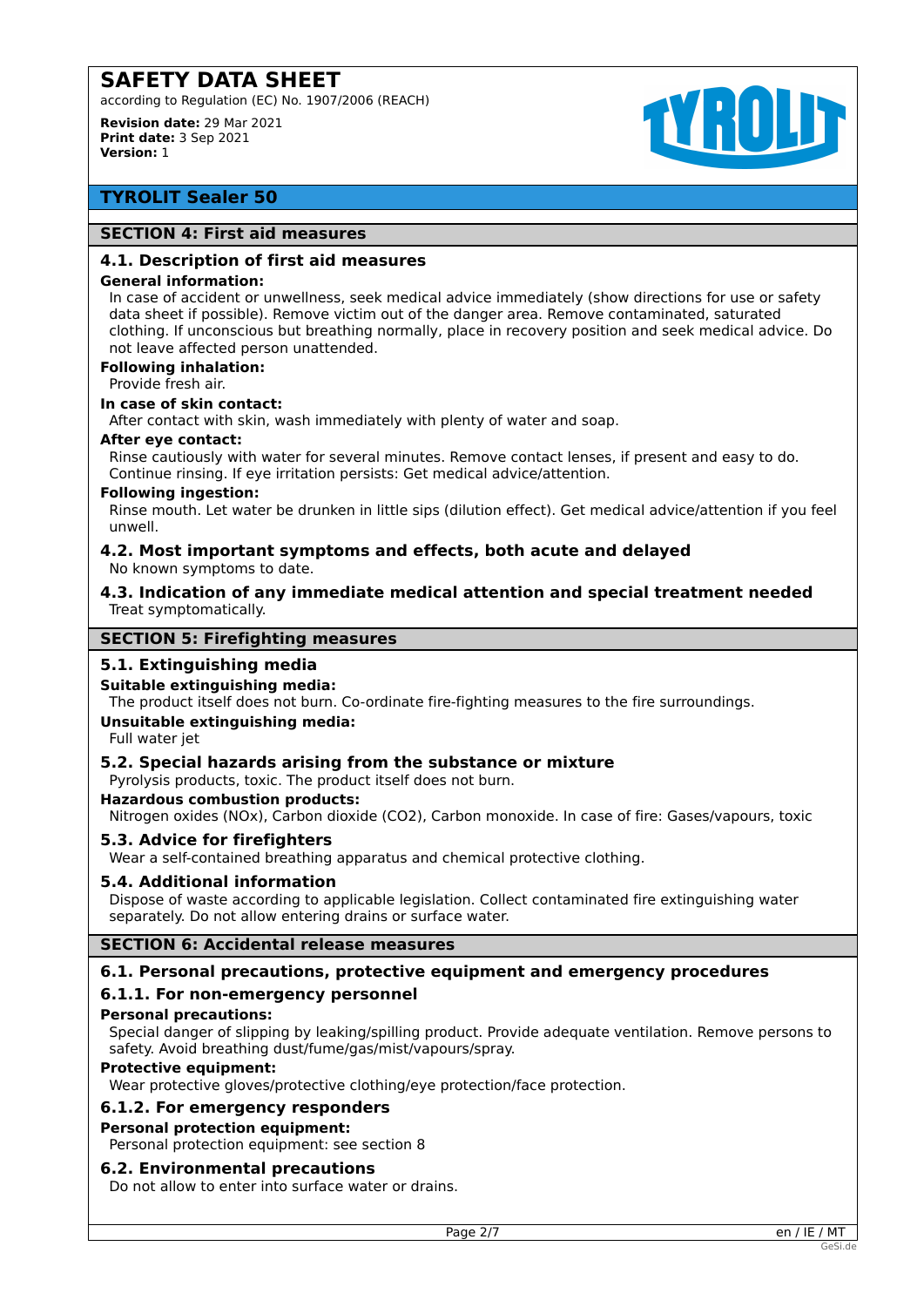according to Regulation (EC) No. 1907/2006 (REACH)

**Revision date:** 29 Mar 2021 **Print date:** 3 Sep 2021 **Version:** 1

# **TYROLD**

# **TYROLIT Sealer 50**

# **6.3. Methods and material for containment and cleaning up**

#### **For containment:**

Absorb with liquid-binding material (sand, diatomaceous earth, acid- or universal binding agents).

## **For cleaning up:**

Wipe up with absorbent material (eg. cloth, fleece). Wash with plenty of water.

#### **Other information:**

Treat the recovered material as prescribed in the section on waste disposal.

# **6.4. Reference to other sections**

Safe handling: see section 7 Personal protection equipment: see section 8 Disposal: see section 13

# **6.5. Additional information**

Use appropriate container to avoid environmental contamination.

# **SECTION 7: Handling and storage**

# **7.1. Precautions for safe handling**

#### **Protective measures**

#### **Advices on safe handling:**

Provide adequate ventilation. Wear personal protection equipment (refer to section 8).

#### **Fire prevent measures:**

Usual measures for fire prevention. No special measures are necessary.

#### **Measures to prevent aerosol and dust generation:**

Use only in well-ventilated areas.

### **Environmental precautions:**

Do not allow to enter into surface water or drains.

# **Advices on general occupational hygiene**

Wash hands before breaks and after work. Use protective skin cream before handling the product. When using do not eat, drink or smoke. Avoid contact with eyes and skin.

# **7.2. Conditions for safe storage, including any incompatibilities**

#### **Technical measures and storage conditions:**

Keep container tightly closed in a cool, well-ventilated place.

#### **Packaging materials:**

Keep/Store only in original container.

#### **Requirements for storage rooms and vessels:**

The floor should be leak tight, jointless and not absorbent.

#### **Hints on storage assembly:**

Do not store together with: Food and feedingstuffs

**Storage class (TRGS 510, Germany):** 12 – non-combustible liquids that cannot be assigned to any of the above storage classes

#### **Further information on storage conditions:**

Protect containers against damage. Keep away from heat.

# **7.3. Specific end use(s)**

**Recommendation:**

Observe technical data sheet.

# **SECTION 8: Exposure controls/personal protection**

# **8.1. Control parameters**

No data available

# **8.2. Exposure controls**

# **8.2.1. Appropriate engineering controls**

Technical measures to prevent exposure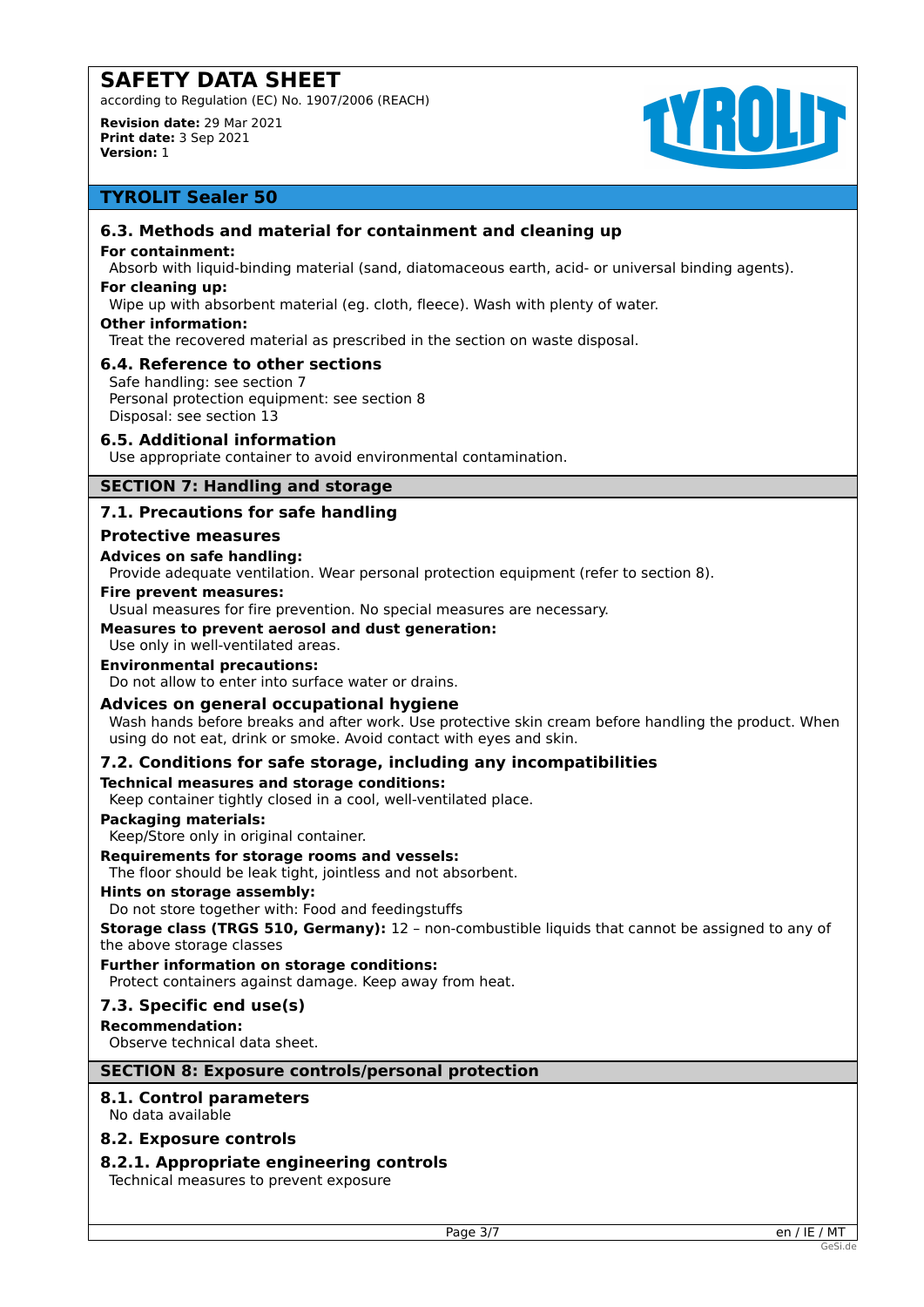according to Regulation (EC) No. 1907/2006 (REACH)

**Revision date:** 29 Mar 2021 **Print date:** 3 Sep 2021 **Version:** 1

# **TYROLD**

# **TYROLIT Sealer 50**

# **8.2.2. Personal protection equipment**

#### **Eye/face protection:**

Eye glasses with side protection EN 166

#### **Skin protection:**

Tested protective gloves must be worn EN ISO 374. Suitable material: Butyl caoutchouc (butyl rubber), Breakthrough time: > 120 min. In the case of wanting to use the gloves again, clean them before taking off and air them well. Breakthrough times and swelling properties of the material must be taken into consideration.

#### **Respiratory protection:**

If technical exhaust or ventilation measures are not possible or insufficient, respiratory protection must be worn. Respiratory protection necessary at: aerosol or mist formation. Filtering device (full mask or mouthpiece) with filter: A-P2

#### **Other protection measures:**

Wear suitable protective clothing.

#### **8.2.3. Environmental exposure controls**

See section 7. No additional measures necessary.

#### **SECTION 9: Physical and chemical properties**

# **9.1. Information on basic physical and chemical properties**

#### **Appearance**

**Physical state:** Liquid **Colour:** white **Odour:** not determined

# **Safety relevant basis data**

| parameter                                       |                          | at °C | <b>Method</b>       | <b>Remark</b> |
|-------------------------------------------------|--------------------------|-------|---------------------|---------------|
| pH                                              | $\approx 9$              |       |                     |               |
| Melting point                                   | not determined           |       |                     |               |
| Freezing point                                  | not determined           |       |                     |               |
| Initial boiling point and boiling<br>range      | $\approx 100$ °C         |       |                     |               |
| Decomposition temperature                       | not determined           |       |                     |               |
| Flash point                                     | not determined           |       |                     |               |
| Evaporation rate                                | not determined           |       |                     |               |
| Auto-ignition temperature                       | not determined           |       |                     |               |
| Upper/lower flammability or<br>explosive limits | not determined           |       |                     |               |
| Vapour pressure                                 | not determined           |       |                     |               |
| Vapour density                                  | not determined           |       |                     |               |
| Density                                         | $1.01$ g/cm <sup>3</sup> | 20 °C | ISO 2811, part<br>2 |               |
| Relative density                                | not determined           |       |                     |               |
| <b>Bulk density</b>                             | not determined           |       |                     |               |
| Water solubility                                | completely<br>miscible   | 20 °C |                     |               |
| Partition coefficient: n-octanol/<br>water      | not determined           |       |                     |               |
| Dynamic viscosity                               | not determined           |       |                     |               |
| Kinematic viscosity                             | not determined           |       |                     |               |

# **9.2. Other information**

No data available

# **10.1. Reactivity**

No hazardous reaction when handled and stored according to provisions. The product itself does not burn. not relevant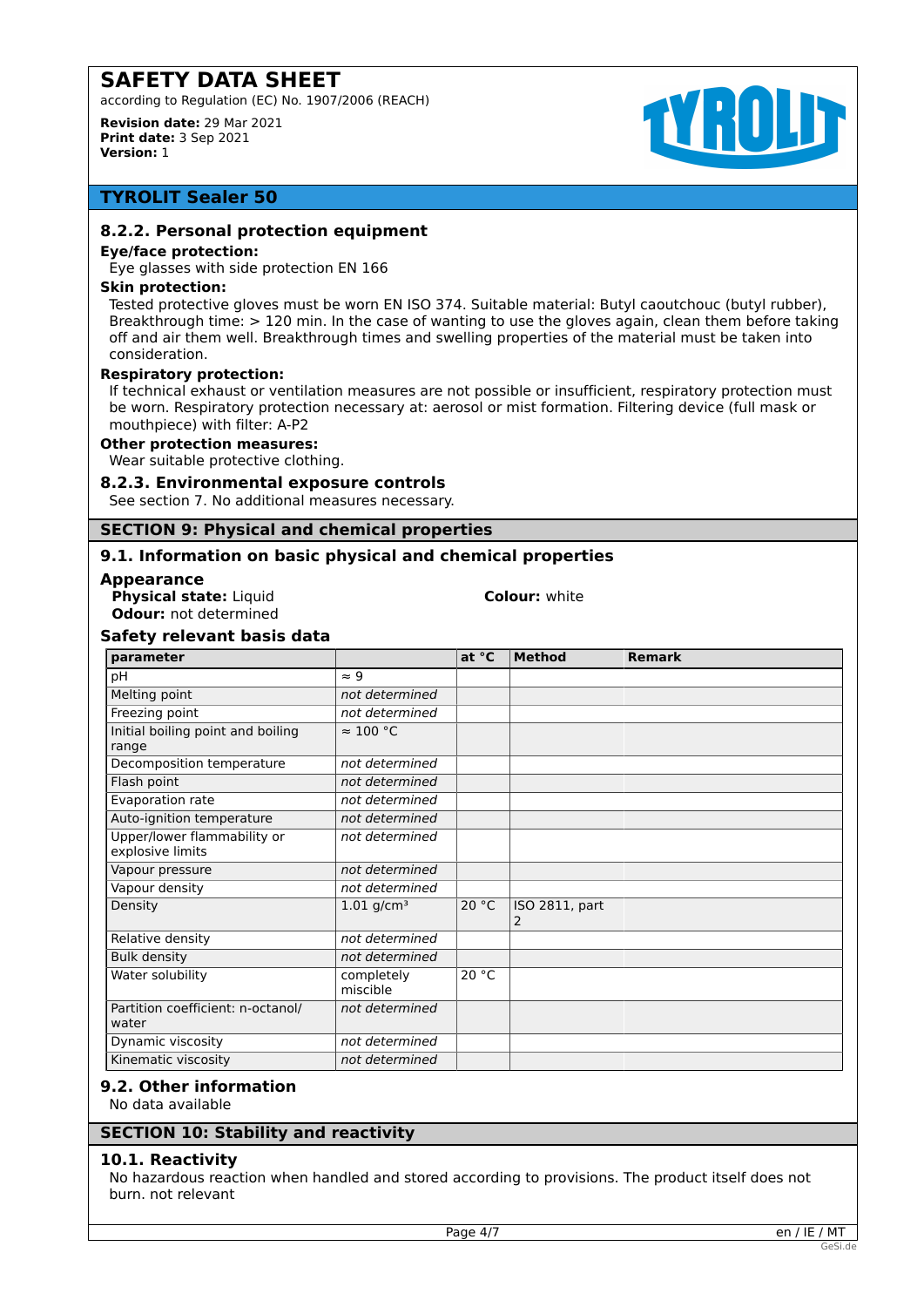according to Regulation (EC) No. 1907/2006 (REACH)

**Revision date:** 29 Mar 2021 **Print date:** 3 Sep 2021 **Version:** 1



# **TYROLIT Sealer 50**

# **10.2. Chemical stability**

No hazardous reaction when handled and stored according to provisions. The product itself does not burn. not relevant

# **10.3. Possibility of hazardous reactions**

No known hazardous reactions.

## **10.4. Conditions to avoid**

See section 7. No additional measures necessary.

#### **10.5. Incompatible materials**

Materials to avoid: Oxidising agent

#### **10.6. Hazardous decomposition products**

No known hazardous decomposition products. In case of fire: Gases/vapours, toxic

# **SECTION 11: Toxicological information**

#### **11.1. Information on hazard classes as defined in Regulation (EC) No 1272/2008**

| Substance name                                                                                     | <b>Toxicological information</b>                                                                                               |
|----------------------------------------------------------------------------------------------------|--------------------------------------------------------------------------------------------------------------------------------|
| methanol<br>CAS No.: 67-56-1<br>EC No.: 200-659-6                                                  | $LD_{50}$ oral:<br>$>1,187 - 2,769$ mg/kg (rat)<br>LC <sub>50</sub> Acute inhalation toxicity (vapour):<br>82.1 mg/l 6 h (rat) |
| <b>Acute oral toxicity:</b><br>not determined                                                      |                                                                                                                                |
| <b>Acute dermal toxicity:</b>                                                                      |                                                                                                                                |
| not determined                                                                                     |                                                                                                                                |
| <b>Acute inhalation toxicity:</b><br>not determined                                                |                                                                                                                                |
| <b>Skin corrosion/irritation:</b><br>not determined                                                |                                                                                                                                |
| Serious eye damage/irritation:<br>not determined                                                   |                                                                                                                                |
| <b>Respiratory or skin sensitisation:</b><br>Contains KATHON CG. May produce an allergic reaction. |                                                                                                                                |
| <b>Germ cell mutagenicity:</b>                                                                     |                                                                                                                                |
| not determined                                                                                     |                                                                                                                                |
| <b>Carcinogenicity:</b><br>not determined                                                          |                                                                                                                                |
| <b>Reproductive toxicity:</b><br>not determined                                                    |                                                                                                                                |
| <b>STOT-single exposure:</b><br>not determined                                                     |                                                                                                                                |
| <b>STOT-repeated exposure:</b><br>not determined                                                   |                                                                                                                                |
| <b>Aspiration hazard:</b><br>not determined                                                        |                                                                                                                                |
| 11.2. Information on other hazards<br>No data available                                            |                                                                                                                                |
| <b>SECTION 12: Ecological information</b>                                                          |                                                                                                                                |
| 12.1. Toxicity<br>No data available                                                                |                                                                                                                                |
| 12.2. Persistence and degradability<br>No data available                                           |                                                                                                                                |
|                                                                                                    |                                                                                                                                |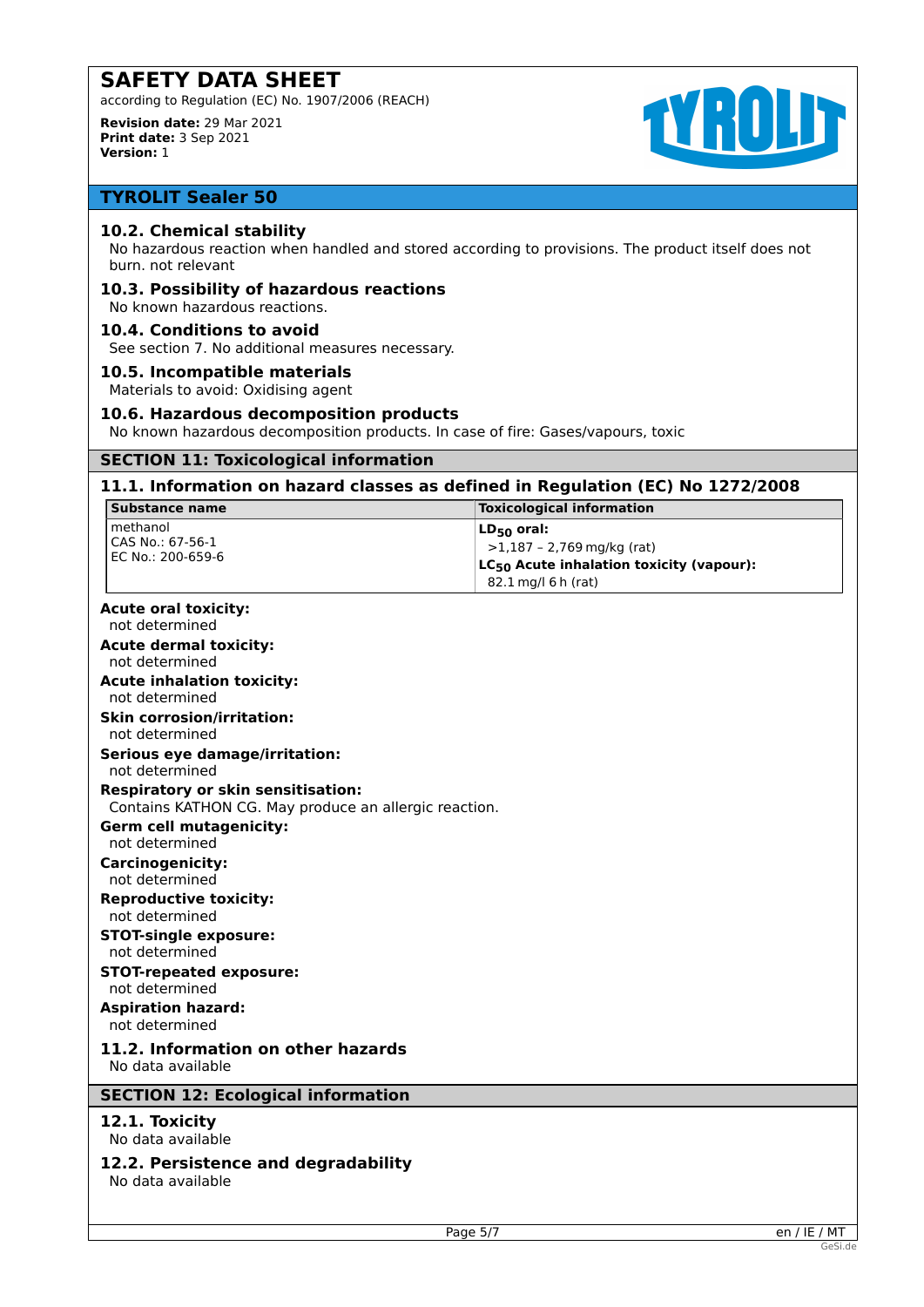according to Regulation (EC) No. 1907/2006 (REACH)

**Revision date:** 29 Mar 2021 **Print date:** 3 Sep 2021 **Version:** 1



# **TYROLIT Sealer 50**

## **12.3. Bioaccumulative potential**

No data available

#### **12.4. Mobility in soil** No data available

#### **12.5. Results of PBT and vPvB assessment** No data available

#### **12.6. Endocrine disrupting properties** No data available

**12.7. Other adverse effects**

No data available

#### **SECTION 13: Disposal considerations**

# **13.1. Waste treatment methods**

# **13.1.1. Product/Packaging disposal**

Waste codes/waste designations according to EWC/AVV

#### **Waste code product:**

08 02 99 Wastes not otherwise specified

#### **Waste code packaging:**

15 01 02 Plastic packaging

# **Waste treatment options**

#### **Appropriate disposal / Product:**

Dispose of waste according to applicable legislation. Consult the appropriate local waste disposal expert about waste disposal.

# **Appropriate disposal / Package:**

Completely emptied packages can be recycled.

# **SECTION 14: Transport information**

No dangerous good in sense of these transport regulations.

| Land transport (ADR/<br>RID)                                     | <b>Inland waterway</b><br>craft (ADN)                            | Sea transport (IMDG)                                             | <b>Air transport (ICAO-</b><br>TI / IATA-DGR)                    |
|------------------------------------------------------------------|------------------------------------------------------------------|------------------------------------------------------------------|------------------------------------------------------------------|
| 14.1. UN number or ID number                                     |                                                                  |                                                                  |                                                                  |
| No dangerous good<br>in sense of these<br>transport regulations. | No dangerous good<br>in sense of these<br>transport regulations. | No dangerous good<br>in sense of these<br>transport regulations. | No dangerous good<br>in sense of these<br>transport regulations. |
| 14.2. UN proper shipping name                                    |                                                                  |                                                                  |                                                                  |
| No dangerous good in sense of<br>these transport regulations.    | No dangerous good in sense of<br>these transport regulations.    | No dangerous good in sense of<br>these transport regulations.    | No dangerous good in sense of<br>these transport regulations.    |
| 14.3. Transport hazard class(es)                                 |                                                                  |                                                                  |                                                                  |
| not relevant                                                     |                                                                  |                                                                  |                                                                  |
| 14.4. Packing group                                              |                                                                  |                                                                  |                                                                  |
| not relevant                                                     |                                                                  |                                                                  |                                                                  |
| 14.5. Environmental hazards                                      |                                                                  |                                                                  |                                                                  |
| not relevant                                                     |                                                                  |                                                                  |                                                                  |
| 14.6. Special precautions for user                               |                                                                  |                                                                  |                                                                  |

not relevant

# **14.7. Maritime transport in bulk according to IMO instruments** not relevant